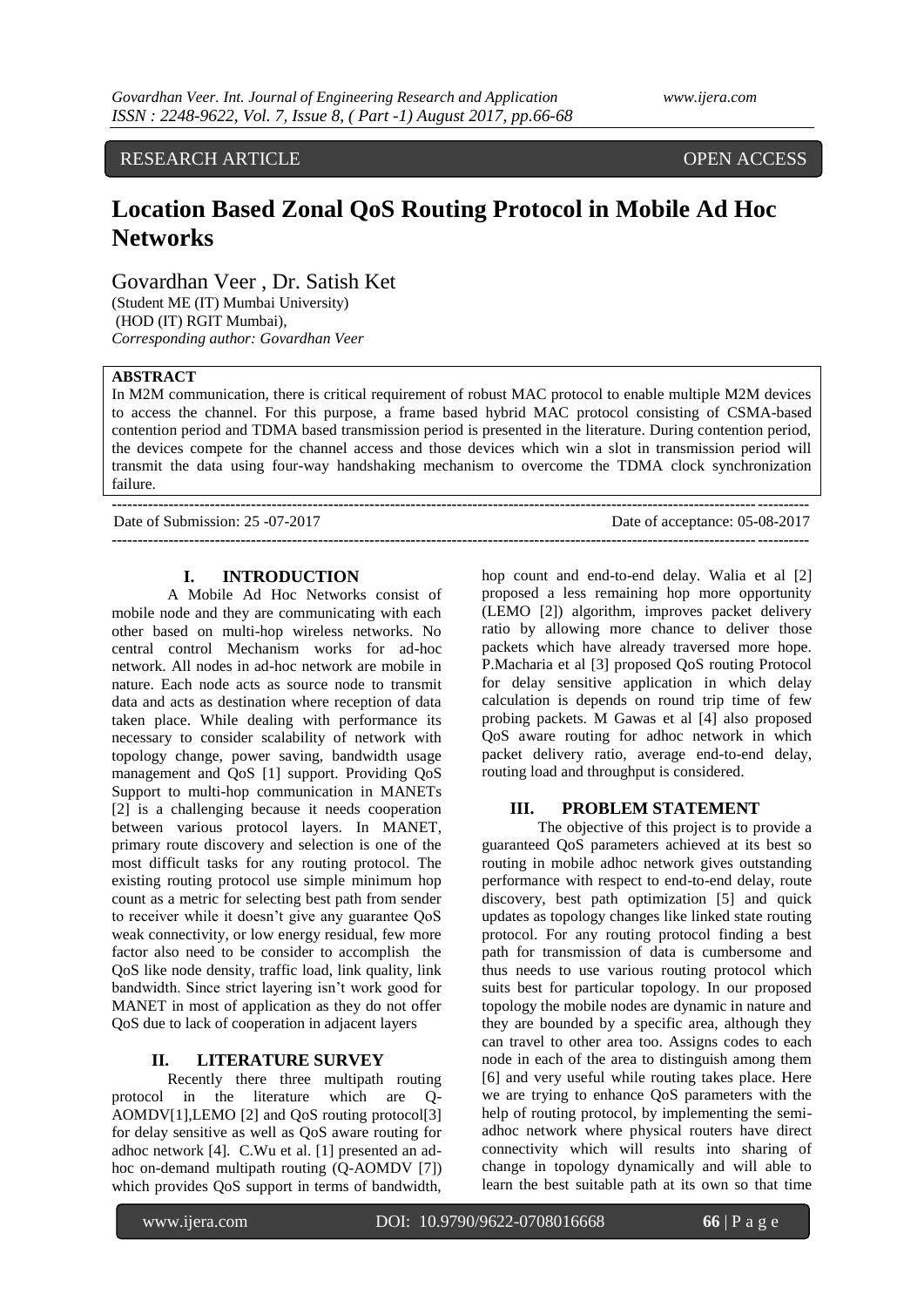constraints are minimized, will result into increase in throughput, delay, fast delivery of packets, handovers, switching location discovery etc.

#### **IV. THE PROPOSED MECHANISM**

The proposed system consists of system model and implementation test case scenarios.

#### **4.1 System Model**

The system model for the cross layer QoS routing protocol for ad-hoc network is shown in figure.1. It consists of mobile nodes spanned across a terrain, which further lies into different cluster, i.e. areas [6][10] as described below:



#### 1. M2M Domain

Domain consists of Intelligent Devices are called as mobile nodes. Each intelligent device forms the Area Network. This network is then connected to the gateway, which is the single point of integration of information collected from these devices. The gateway collects the data from the nodes and sends it to application domain through network domain

#### 2. Network Domain

Network domain consists of wired/wireless networks. The wireless network can be based on 3GPP standards, LTE networks (which are widely used in machine or device communications) etc. Otherwise wired networks like Ethernet can also provide connectivity between gateway and application domain.

## 3. Application Domain

Application domain consists of end-user and backend server. End-user is the user of the data received from gateway of network domain. Backend server is the point of integration of data collected from various gateways. It performs the appropriate tasks based on the data received or collected and then forwards the data to the end-user as a result. This server itself is gateway or router and here it is called as main gateway.

#### **4.2Model System Architecture**

The Time Frame Architecture of the system is shown in the following figure.2.



Initially we have set of dynamic nodes and they are mobile in nature are kept separated by forming areas and also assign the number to each of the area. Once the boundary is formed between all areas, the prime concern is to find the master node which is considering a gateway for all. Through that gateway the traffic is forwarded and also received. So there is no need to run any routing protocol to find best path to reach Gateway. Every area has best path and alternative path [7] by default, through which any node can reach to master node i.e. gateway. Once traffic is coming from area 1 and destined to area 4, Gateway is responsible for forwarding to destined node. To find the destination we can have the routing protocol which finds the best path from Gateway to destination node. Once best path is learned then no need to find best path every time unless that node became dead. So all information related to each node is kept with Gateway, as soon as topology changes the information is also gets updated by sending update request generated by node itself. This way gateway keeps record of all nodes in all area.

If traffic load is increases the best alternative route is used for load balancing, this way QoS[8][4] parameter achieved without spending time for calculation for finding best path every time, choosing best path among all path, finding link quality etc. Nodes are mobile in nature so if they are moving beyond their radius, keep updating their status themselves to gateway periodically. Even though the topology gets changed, Gateway still has correct information. Even if traffic load increases on gateway then we have sub-gateway which will comes in picture for load balancing among areas. This way we can achieve better throughput compared to other methodology.

## **V. METHODOLOGY USED**

We will compare our proposed protocol with a zonal routing protocol (ZRP[9]) in which Intrazone and Interzone used for route discovery, Fisheye Zone Routing Protocol (FZRP[11]) constructs a multi-level routing zone structure in